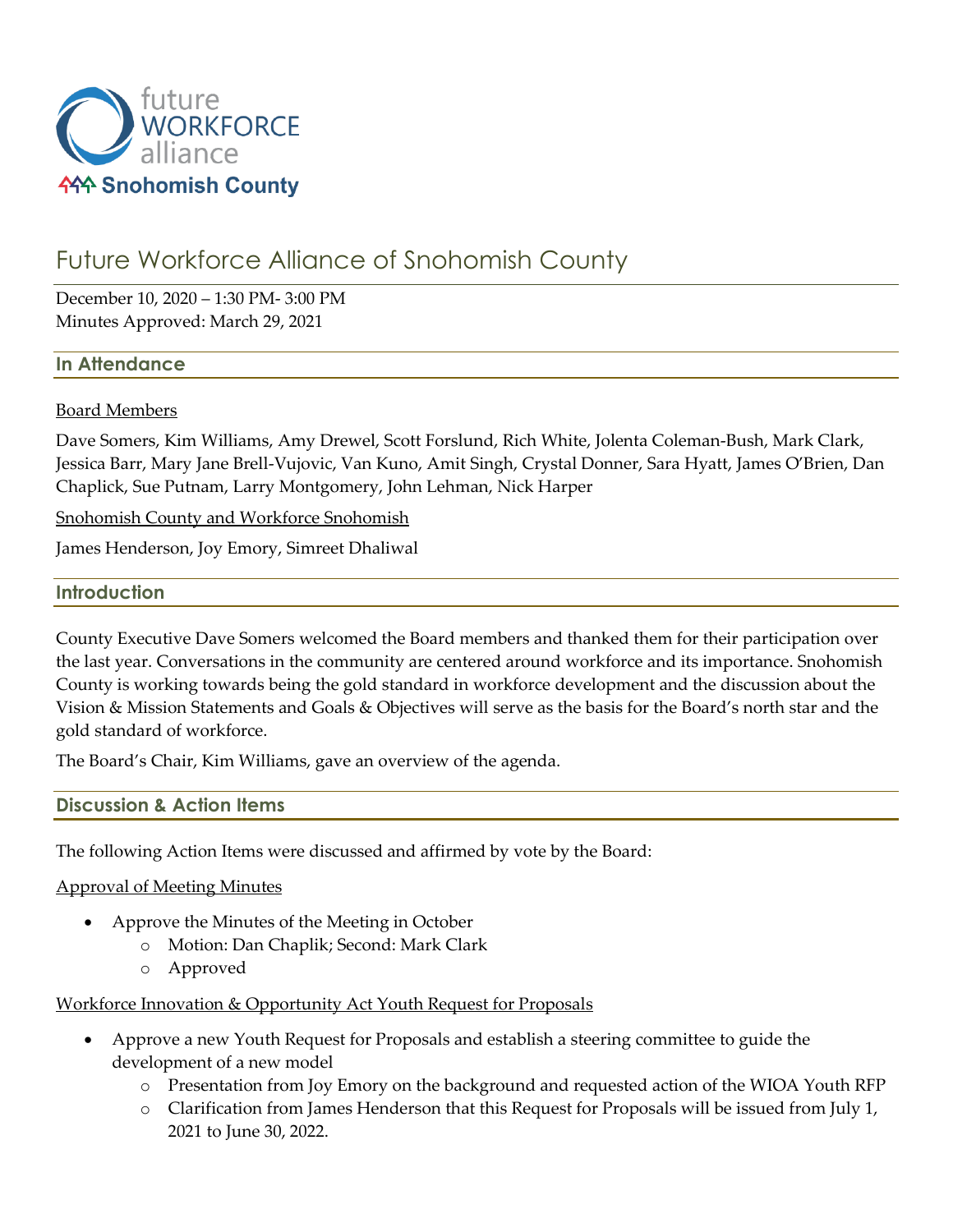- o Dr. Amit Singh recused himself this vote. Edmonds College is a recipient of the current Youth Services Contract program.
- o Motion: John Haarlow; Second: Van Kuno
- o Approved

# Extension of the One-Stop Operator Agreement

- Approve a request for extension of the current one-stop operator procurement/contract for one additional year.
	- o Presentation from Joy Emory on the background and requested action of the One-Stop Operator Agreement Extension
	- o John Haarlow: Edit dates on presentation from "June 30, 2021 to June 30, 2021" to "July 1, 2021 to June 30, 2022"
	- o Mary Houston from Workforce Snohomish: This statue is required by law and extending it by 1 year is permissible.
	- o Jessica Barr recused herself from this vote as she represents the Employment Security Department who operates the WorkSource Center in Snohomish County.
	- o Motion: John Haarlow; Second: Dan Chaplik
	- o Approved

## Vision and Mission Statement & Goals and Objectives Overview

- Amy Drewel, Vice Chair, gave an overview of the last discussions at the last board meeting and Strategic Planning Committee meetings.
	- o Vision statement: *The Future Workforce Alliance envisions Snohomish County as a globally recognized hub for talent that supports our regional economy and creates economic opportunity for all.*
	- o Mission Statement: *The Future Workforce Alliance catalyzes equitable, inclusive and responsible economic growth through public-private collaborative strategies that build upon a foundation of lifelong learning, creation of quality jobs, innovation, and adaptability. The Future Workforce Alliance ensures that employers have consistent access to the skilled talent they need, and that youth and adults are supported in attaining rewarding careers.*
	- o Draft Goals: Goals are an observable and measurable result having one or more objectives to be achieved. Goals are typically broad in scope. Objectives are specific results you're trying to achieve within a time frame and with available resources. Focus of discussion of the committee was on three goal areas:
		- Grow Jobs
		- Develop Talent
		- Create Opportunity
		- Collaboration
- Discussion on Vision & Mission Statements and Goals & Objectives.
	- o Janice Greene: Goals & Objectives are missing an emphasis on equity. Though it is included in the mission statement, it should be included in all processes more clearly.
	- $\circ$  Kim Williams: Should equity, diversity, and inclusion be included in Goal #1?
	- o Mary Jane Brell-Vujovic: Goal #3 discussion centered around equity so that may be a better place to highlight diversity and inclusion.